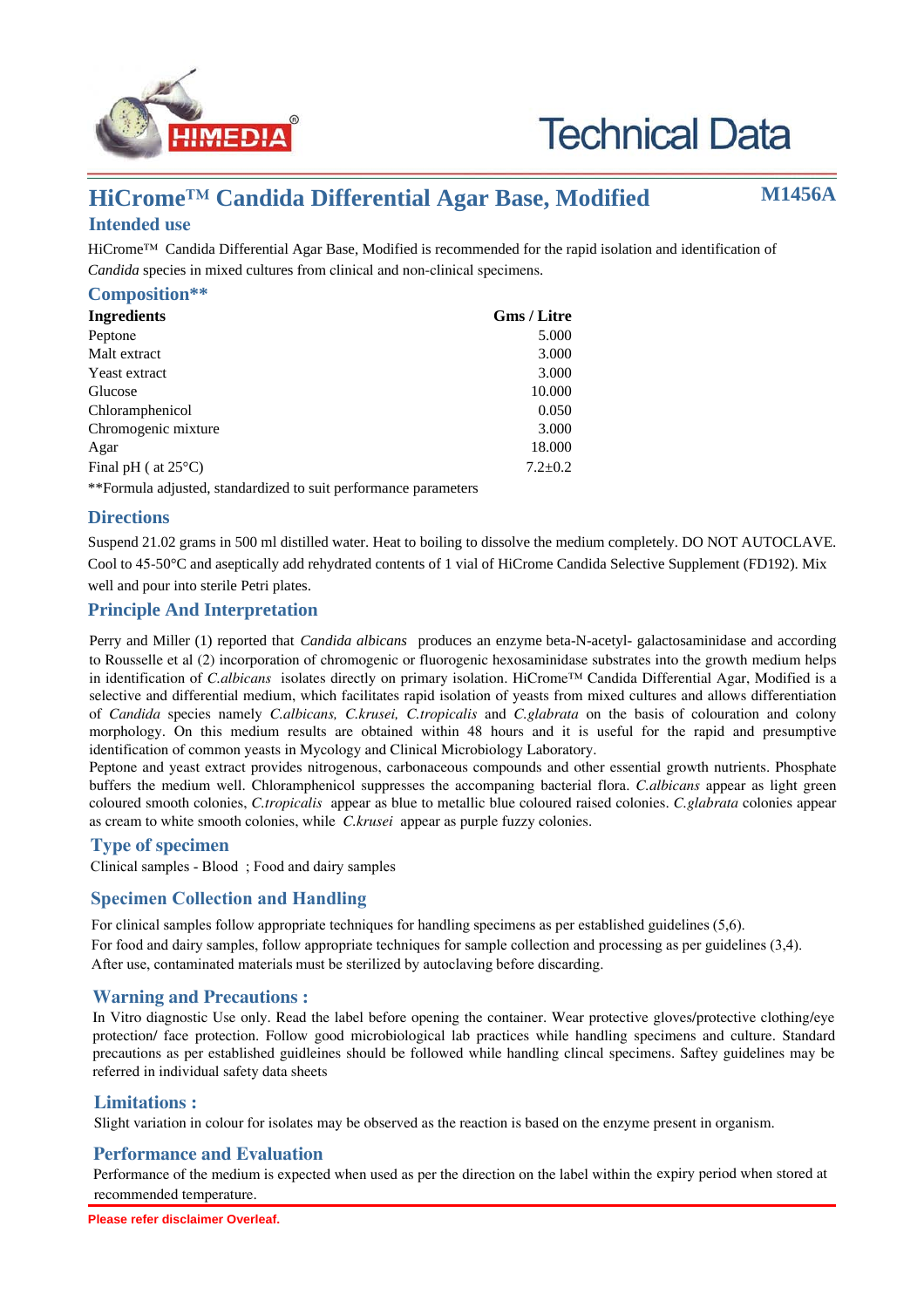#### **Quality Control**

#### **Appearance**

Cream to yellow homogeneous free flowing powder

#### **Gelling**

Firm, comparable with 1.8% Agar gel

#### **Colour and Clarity of prepared medium**

Light amber coloured, clear to slightly opalescent gel forms in Petri plates

#### **Reaction**

Reaction of 4.20% w/v aqueous solution at  $25^{\circ}$ C. pH :  $7.2 \pm 0.2$ 

## **pH**

7.00-7.40

#### **Cultural Response**

M1456A: Cultural characteristics observed with added HiCrome Candida Selective Supplement (FD192), after an incubation at 25-30°C for 40-48 hours.

| Organism                                | <b>Inoculum</b><br>(CFU) | Growth                     | <b>Recovery</b> | Colour of<br>Colony |
|-----------------------------------------|--------------------------|----------------------------|-----------------|---------------------|
| Candida albicans ATCC<br>10231          | $50-100$                 | good-luxuriant $\geq 50\%$ |                 | light green         |
| Candida glabrata ATCC<br>15126          | 50-100                   | good-luxuriant $\geq 50\%$ |                 | cream to white      |
| Candida krusei ATCC 24408 50-100        |                          | good-luxuriant $\geq 50\%$ |                 | purple, fuzzy       |
| Candida tropicalis ATCC<br>750          | 50-100                   | good-luxuriant $\geq 50\%$ |                 | blue to purple      |
| Escherichia coli ATCC<br>25922 (00013*) | $>=103$                  | inhibited                  | $0\%$           |                     |
| Staphylococcus aureus<br>ATCC 25923     | $>=103$                  | inhibited                  | 0%              |                     |

Key : \*Corresponding WDCM numbers.

#### **Storage and Shelf Life**

Store between 2-8°C in a tightly closed container and the prepared medium at 2-8°C. Use before expiry date on the label. On opening, product should be properly stored dry, after tightly capping the bottle inorder to prevent lump formation due to the hygroscopic nature of the product. Improper storage of the product may lead to lump formation. Store in dry ventilated area protected from extremes of temperature and sources of ignition Seal the container tightly after use. Use before expiry date on the label.

Product performance is best if used within stated expiry period.

## **Disposal**

User must ensure safe disposal by autoclaving and/or incineration of used or unusable preparations of this product. Follow established laboratory procedures in disposing of infectious materials and material that comes into contact with clinical sample must be decontaminated and disposed of in accordance with current laboratory techniques (5,6).

## **Reference**

1.Perry J.L. and Miller G.R. (1987), J. Clini. Microbiol., 25:2424-2425.

2.Rousselle P., Freydiere A., Couillerot P., de Montclos H. and Gille Y., (1994), J. Clin. Microbiol ., 32:3034-3036.

3. American Public Health Association, Standard Methods for the Examination of Dairy Products, 1978, 14th Ed., Washington D.C.

- 4. Salfinger Y., and Tortorello M.L. Fifth (Ed.), 2001, Compendium of Methods for the Microbiological Examination of Foods, 5th Ed., American Public Health Association, Washington, D.C.
- 5. Isenberg, H.D. Clinical Microbiology Procedures Handbook. 2<sup>nd</sup> Edition.
- 6. Jorgensen,J.H., Pfaller , M.A., Carroll, K.C., Funke, G., Landry, M.L., Richter, S.S and Warnock., D.W. (2015 Manual of Clinical Microbiology, 11th Edition. Vol. 1.